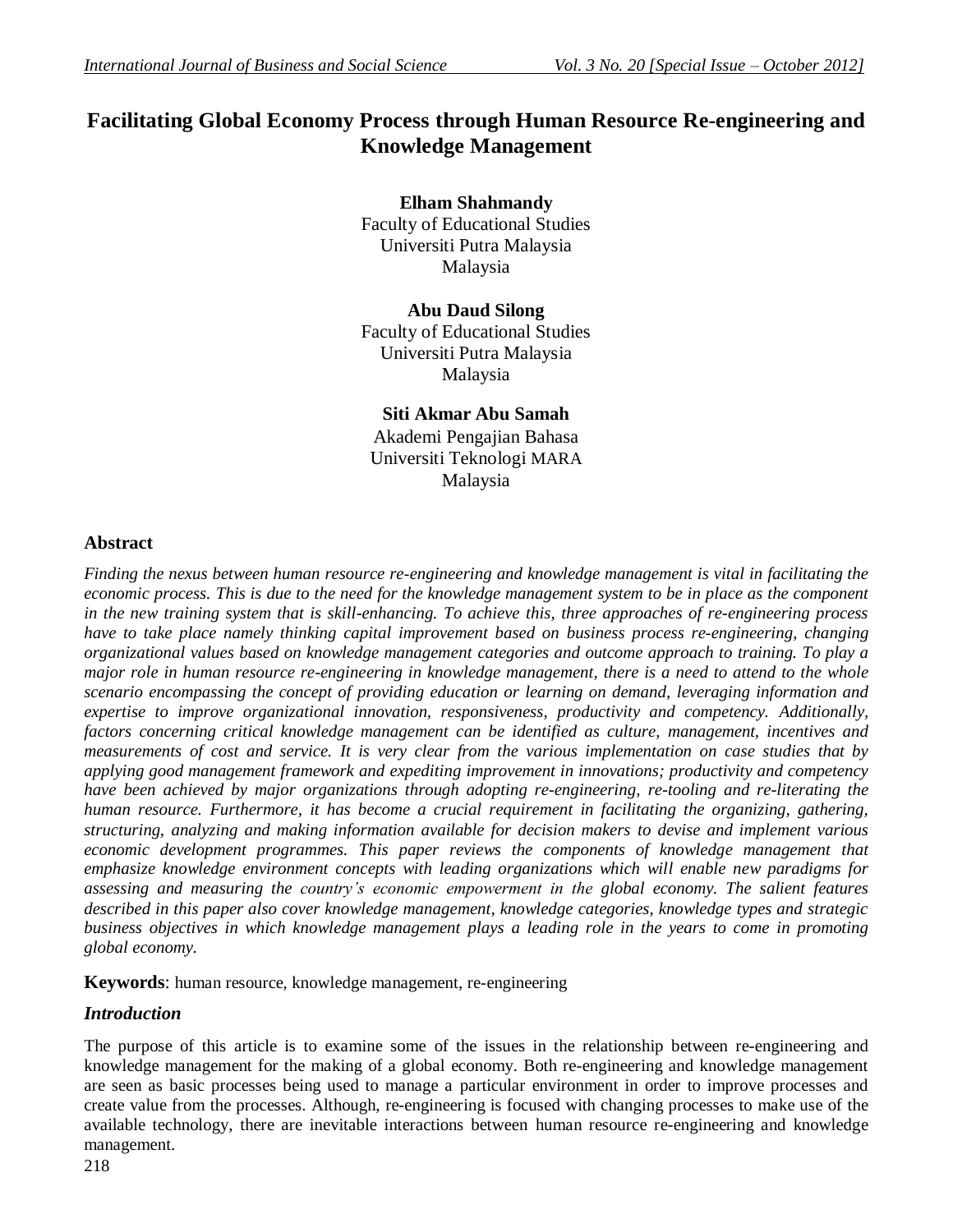Usually, knowledge management and re-engineering in economic science are not used in the same settings, either simultaneously or sequentially (O"Leary, 1999). This paper presents the argument that greater improvement and value creation could occur in the process of re-engineering and then knowledge management factors which then develops the world economy.

Re-engineering is distinguished as a combination of changes in organization and concerning about who performs a given process with those using the output performing the process of change (Malhotra, 1998). Early in the  $21<sup>st</sup>$ Century, everyone knows that the global economy is increasingly knowledge-driven. If there is most characterizes the competitive features of the world economy today, then it is the global race for knowledge. These factors pertain to specific attributes of "knowledge", the role of networking as a one of the most important of knowledge management is implemented in human resource re-engineering, the value of knowledge and networking, and the impacts on workplace (O"Leary, 1999).

While scholars and observers similarly can differ on the actual role of knowledge, everyone agrees that we have already embarked on a transformation of such pervious important information and data for reengineering economic parts that it may be compared to different period of time. The enhancing of efficiencies in information management, the management of knowledge is rapidly assuming the status of core competence for institutions and enterprises, key to the performance of governance at all levels, and central to the efficacy of individuals (O"Leary, 1999). The new possibilities for knowledge generation and knowledge sharing, and greatly expands the potentials for knowledge distribution. The use of the re-engineering, as a technique of "strategic selfimprovement," within the competitive and financial context, needs to be qualified by organization culture as a key contingency in knowledge management. A lot of organizations have significantly changed their business processes in order to remain competitive in the global market. Such process improvements are obtained mainly by business process reengineering (BPR) efforts (Iles & Sutherland, 2001).

#### **Re-engineering the human resource**

Based on Georgeta (2009), re-engineering has been defined that the power of modern information technology to radically redesign our business processes in order to achieve dramatic improvements in their performance There are two basic approaches to reengineering, the obliteration approach and the best practices approach. Consistent with Hammer (1993), the obliteration approach seeks to start from ground zero and build the right processes. Hammer elaborated seven basic principles of re-engineering that are useful in analyzing how re-engineered systems differ from their predecessors:

- (1) Have those who use the output perform the process
- (2) Organize around outcomes, not tasks
- (3) Subsume information processing work into the real work that produces the information
- (4) Rapture information once and at the source
- (5) Put the decision point where the work is performed
- (6) Treat geographically dispersed resources as though they were centralized
- (7) Link parallel activities instead of integrating their results

Hammer and Champy (1993) defined re-engineering as "the fundamental rethinking and radical redesign of business processes to achieve dramatic improvements in critical, contemporary measures of performance such as cost, quality, service and speed" (p. 32).

Several organizations have significantly changed their business processes in order to remain competitive in the global market. Sometimes in the context, made by multiples changes that occur, has forced decision makers to undertake strategies of reengineering, restructuring and downsizing. They mentioned, logically BPR and restructuring are the inevitable consequence of external exigencies. So, BPR and restructuring are forced strategies associated with asset to use of rates and cost reduction.

In 2009, Georgeta asserted that the re-engineering cannot be done without appropriate capability, well-trained and properly motivated managers. Eventually, they are a key strategic asset to the enterprise in human resource reengineering. In that way, the following roles such as thinkers and planners, leaders, visionaries, managers of quality and service, agents of change, sources of continuity and stability in times of change,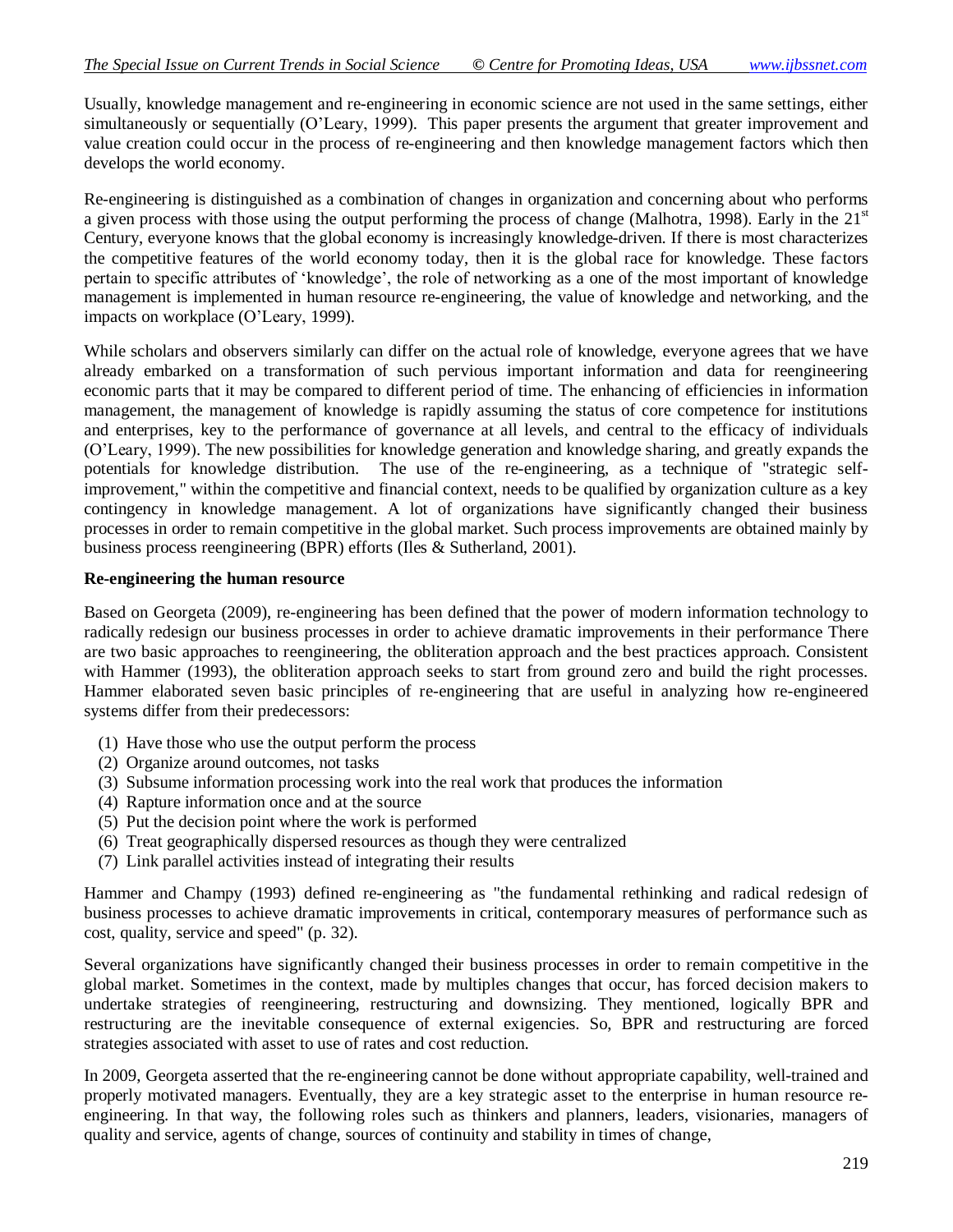reservoirs of knowledge and experience, competitors, entrepreneurs, cultural exemplars, human resource managers, centers of individual personal excellence; mentors and coaches; arbitrators and disciplinarians; controllers and stewards; guardians of standards and ethics should be performing within the specific culture and context of the organization. Additionally, managers as an individual and a collective basis can add value to customer and enterprise in a manner which is unique to that enterprise, and that cannot be copied by competitors (Georgeta, 2009).

#### **Knowledge management adding the economic values**

Based on Webster's dictionary, to "know" is to "hold something in one's mind as true or as being what it purports to be"… "implies a sound logical or factual basis". By extension, knowledge refers to the "fact or condition of knowing something with familiarity gained through experience or association; acquaintance with our understanding of a science, art, technique, condition and context (Choucri 2007). In 2007, Choucri asserted that the power of knowledge is, fundamentally, the power of leverage and influence derived from the provision, access, diffusion and expansion of knowledge – as well as its utilization. This composite leverage is contingent on the interaction between the content of knowledge and the value of knowledge and both are significantly enhanced by knowledge-networking practices made possible through innovative uses of cyber venues (Hendler, 2005,Choucri, 2007 & O"Leary, 1999).

The present definition on knowledge broadly tends to use a set of terms interchangeably, like manpower resources, human resources, human capital, intellectual capital, manpower, and combinations of them. According to Choucri (2007), some of identified factors are difficult to understand in the knowledge management process. Among the important factors are (a) the nature of knowledge as an intangible; (b) the codification of content capturing the meaning of knowledge; and (c) the utilization of knowledge by individuals and/or institutions. Among the most fundamental attributes of knowledge as an intangible, is that its acquisition and utilization follows a law of increasing returns*.* 

Critical feature knowledge as an asset is its input into the nature of economic and social relations. By now everyone recognizes the contributions of advances in information technology to the entire process of knowledge creation, production, distribution and diffusion. Even though, similarities are being drawn between the properties of "knowledge" and those of "environment" – not only in terms of their "elusive" nature, but equally important in terms of the challenges in capturing their essence for a wide range of purposes as an instrument of leverage and power, as an asset and a resource and as an instrument of policy (Hendler, 2005; Choucri, 2007).

What is the content of knowledge? It can be gone without saying that the content of knowledge is highly variable in nature, character, scale and scope. From the perspective of economists, knowledge is a privately produced public good. Choucri (2007) elicited that knowledge supplied to one person is available to others at no added cost (i.e. non-rival consumption), and the producer of knowledge cannot prevent anyone else from consuming it (i.e. non-excludability). This attribute is a property of knowledge; it does not mean that knowledge is produced or owned by the public sector. While it is privately produced by individuals the supporting and enabling conditions are more and more connected to, and contingent upon, available organizational and social mechanisms, as well as the communication and infrastructure systems in place.

Investigation of the critical role of human capital or in any aspect of knowledge development, provision, and distribution are the useful evidence of the increasing knowledge intensity of economic activity in industrial countries reinforces what has become close to a new orthodoxy, namely that knowledge matters and so does technology. Precisely how and in what way remains unclear (Choucri, 2007). In this connection, the concept of the "knowledge economy" has gained considerable circulation. As Foray noted in The Economics of Knowledge (2004), knowledge economy in one in which "…. the proportion of knowledge-intensive jobs is high, the economic weight of information sectors is a determining factor, and the share of intangible capital is greater than that of tangible capital in the overall stock of real capital" (Foray, 2004). By definition it is also one in which there is enhanced access to knowledge in all of its form and to knowledge bases.

The concept of knowledge chain in the nature of a proposition is that it consists of the value-added to the content of knowledge created by the institutional and managerial activities and functions that protect and enhance knowledge-items and thus increase its overall "worth".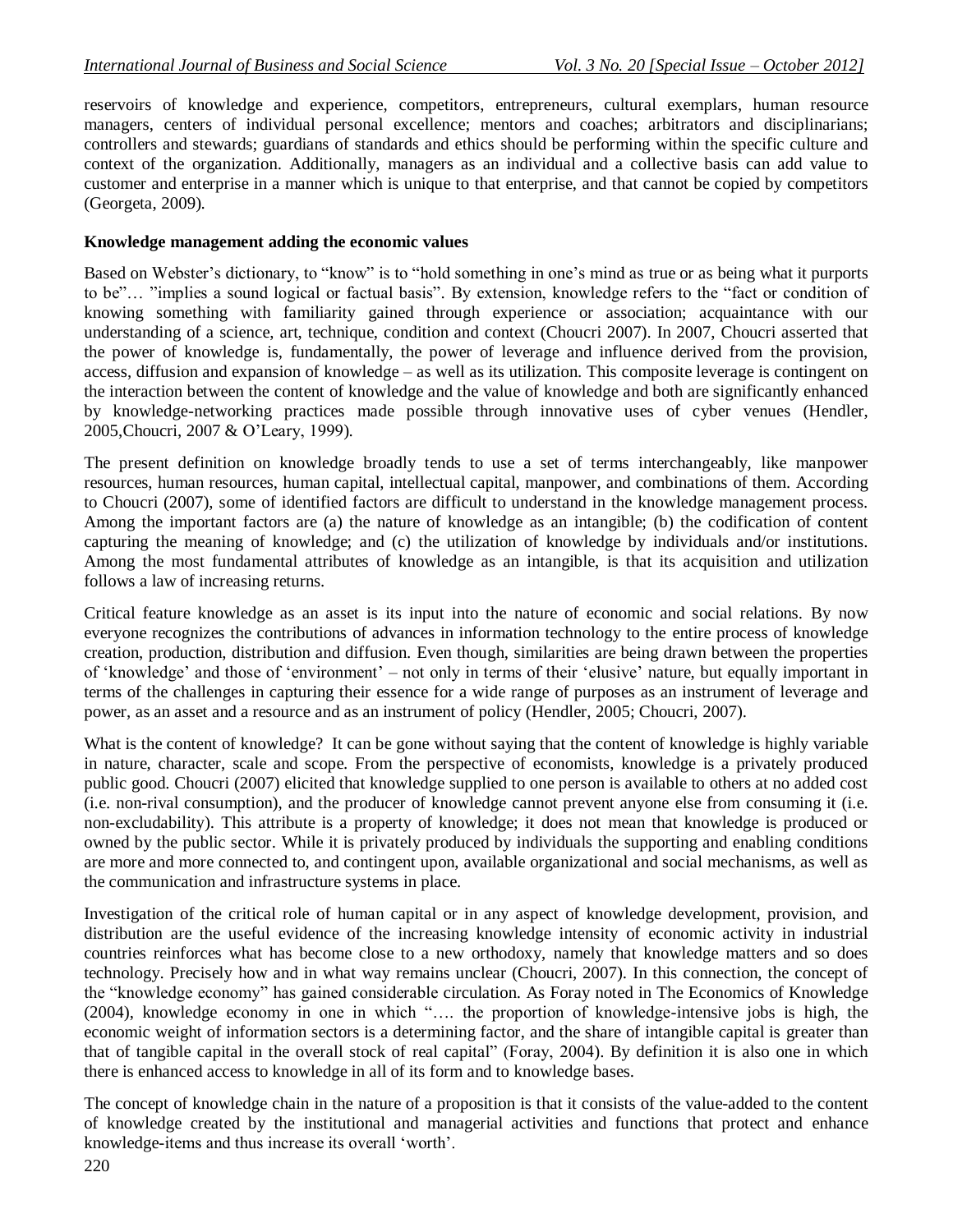Given that knowledge can no longer be viewed simply as a "residual" companion to the proverbial "technology factor' in the production function in economics. Then, it is now recognized as central to economic performance and that in some sectors it is a driving force. The global race for knowledge, distinguished earlier, leads us to understand that learning how to gain the power of knowledge requires us to learn about knowledge and about how to generate knowledge of relevance (Choucri, 2007).

#### **Knowledge management support in the re-engineering process**

O"Leary (2000) asserts that knowledge management systems and artifacts are being set up to support reengineering processes increasingly. Such substantial re-engineering is going on in the development and implementation of enterprise resource planning (ERP) systems. Knowledge management systems are being developed to support use and development of the ERP systems; and reports from ERP databases are being developed and put on Intranets as a means of distributing information.

If a knowledge management system is developed for a process it will be designed to provide information to the existing process (O"Leary, 2000). He further stated that if the system is re-engineered that can change on the processes involving how to do, who does what tasks and who needs what information and data. While, the knowledge management system is prepared into the process, then the changes have to come into the system. Consequently, re-engineering will change the requirements of the knowledge management system, and hence, requiring re-design. Accordingly, re-engineering the human resource comes first, followed by knowledge management as presented in the framework below.

Before the term knowledge management (KM) surfaces, many organizations examined alternative ways of doing business (O"Leary, 2000). Information and communications technology (ICT) has extended their internal and external networks, which enables different and more flexible arrangements with staff, suppliers, and customers**.**



**Figure 1 : The Conceptual Framework**

Since the turn of the new century, Abell (2000) stated that management themes have developed and have been explored in the first half of the decade. Crucial factors have been particularly influential in changing the way people as human resource and organizations work.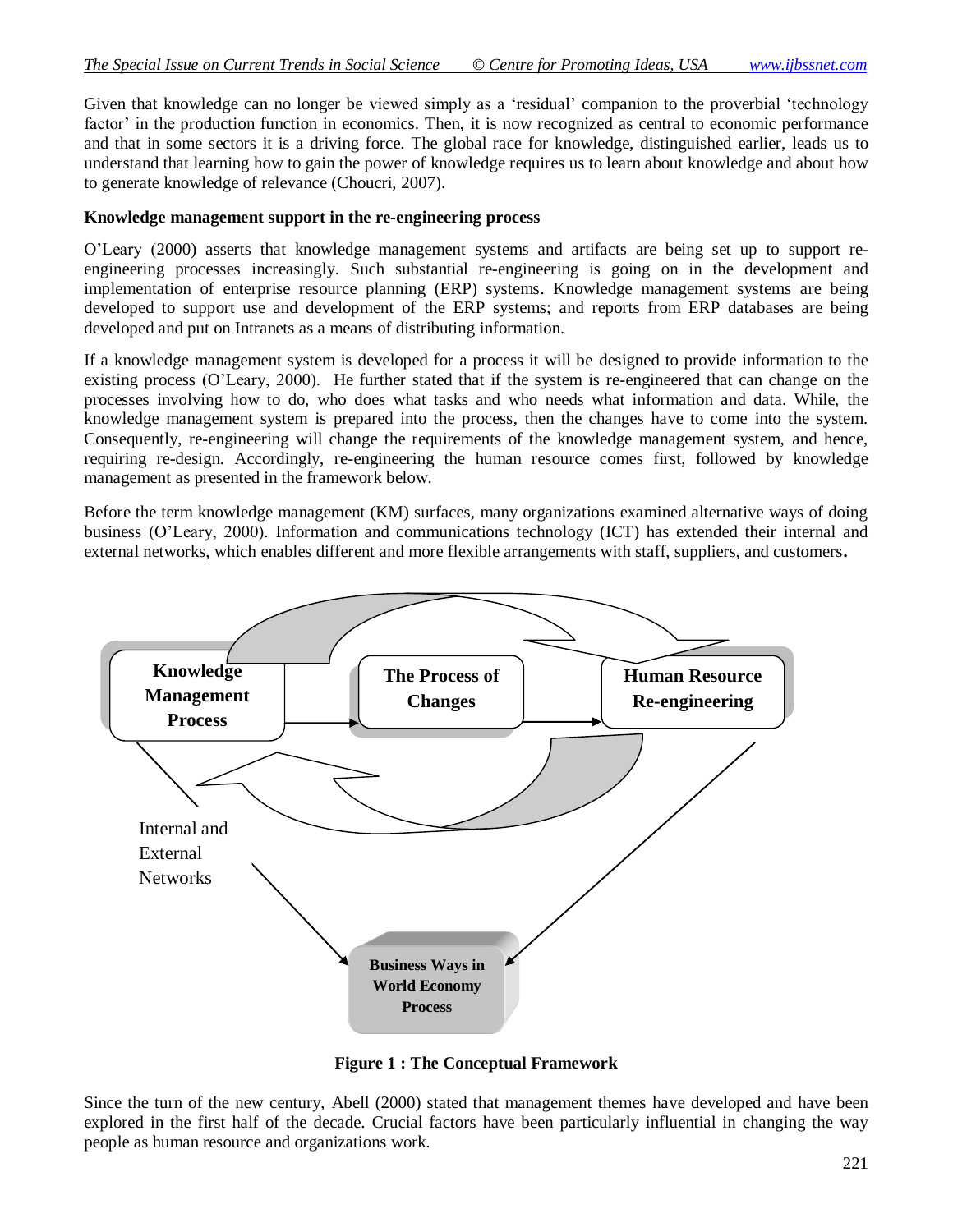These are the re-engineering processes encompassing total quality management, business process re-engineering, intangible assets, learning organizations and knowledge management. The growing demand for knowledge-based products and services is changing the structure of the global economy that points to the role of knowledge in achieving competitive advantage is becoming an important management issue in all sectors.

Scholars believe that knowledge is increasingly taking a front seat to the traditional factors of production, that is, physical and fiscal assets. Therefore, the gap between a company"s market value and its tangible asset value is expanding. This is the key variable explaining the gap in a firm"s stock of knowledge. Unlike land, labour, and capital - the economist"s traditional, finite factors of production, knowledge and ideas are infinite economic goods that can generate increasing returns through their systematic use (Kim & Mauborgne, 1999; Amlus et al., 2001). Subsequently, the world economy has been rapidly shifting into an era of the global workforce that is unparalleled in history. While, economies continually move towards global networking, the need for integrative multidisciplinary research on service innovations has become critically important.

Peters (2001) claims that to identify characteristics has recently helped the shaping of national policy constructions of the "knowledge economy" in the West (United States of America, the UK, Ireland, Australia, Canada and New Zealand) and in the developing world (most notably in China and Southeast Asia). For instance, in the 1998 white paper issued by the UK"s Department of Trade and Industry 1998, it acknowledged the fact that knowledge was included by the World Bank as a theme in its 1998 World Development Report. For countries in the frontline of the world economy, the balance between knowledge and resources has shifted so far towards the former that knowledge has become perhaps the most important factor in determining the standard of living. Although charting the ways in which education and technology are now viewed as central to economic growth, it is not specified how knowledge gathering occurs and thus cannot acknowledge externalities. They also fail to consider human capital, such that education has no direct role. Solow (1956, 1994) said that, in contrast, new growth theory has highlighted the role of education in the creation of human capital and in the production of new knowledge. As a result, it has explored the possibilities of education-related externalities.

Scottish Office (1999) released a white paper entitled Targeting Excellence: Modernizing Scotland"s Schools [\(http://www.scotland.gov.uk/library/documents -w6/edsp-00.htm\)](http://www.scotland.gov.uk/library/documents%20-w6/edsp-00.htm) which stated that knowledge economy would pose challenges and opportunities, knowledge and know-how, besides buildings and machinery, as the most valuable assets of business. Also, the speed at which information can cross the globe, the sophistication of modern products and services, and the sophistication of the modern consumer all point to increasing globalization of the economy, and to increasing customization of goods and services to meet the individual"s needs as human resources. Consequently, application of re-engineering to enhance innovation, fresh thinking, attainment and application of knowledge management and high levels of customer awareness are likely to be among the critical factors in achievement in the future. A number of countries that have encouraged their people through education and life-long learning and by investing heavily in research and development (R&D) are well positioned to take advantage of these new global markets. Australia, Finland, Ireland, Canada, Singapore, and the United States are countries which have embraced the knowledge economy **(**Peters, 2001, http://www.knowledge.gen.nz/).

#### **Managing human resource re-engineering process**

In its contribution to managing unemployment and its intensification of work processes, Willmott (1994) reiterated the significance of human resource management specialists in responding to the challenges of BPR (Business Process Re-engineering). It could be viewed that professional understanding of the distinctive qualities of human resource was to be applied to ease the passage for the change management which is conflict-ridden in terms of its effects upon employment. Additionally, there has been the concern to synergize the individuality of the human resource. He mentioned that challenging the pressures to reduce human beings to commodities has to be the role undertaken by human resource management specialists to engineer the use of their specialist knowledge of the "human resource" to represent as well as to develop and apply their expertise in ways that expose and explore the basic conflicts between a system driven by impersonal imperatives for profit and growth.

Amlus et al. (2001) reiterated organizational knowledge to be reckoned as a valuable strategic asset. In order to remain competitive, an organization must efficiently and effectively create, locate, capture, and share knowledge. Hence, knowledge management expertise has the obligation to apply that knowledge to solve problems and exploit opportunities.